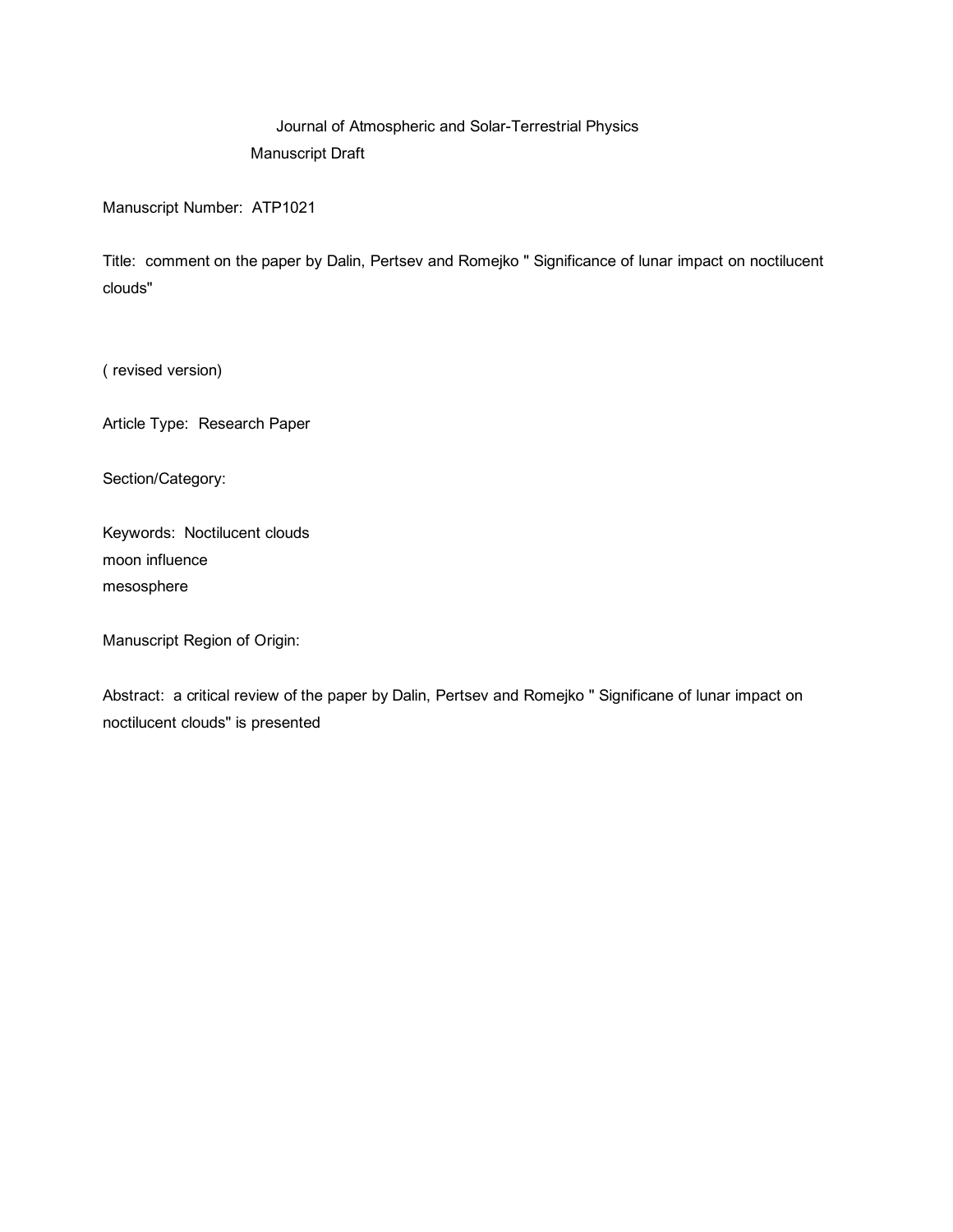This piece of the submission is being sent via mail.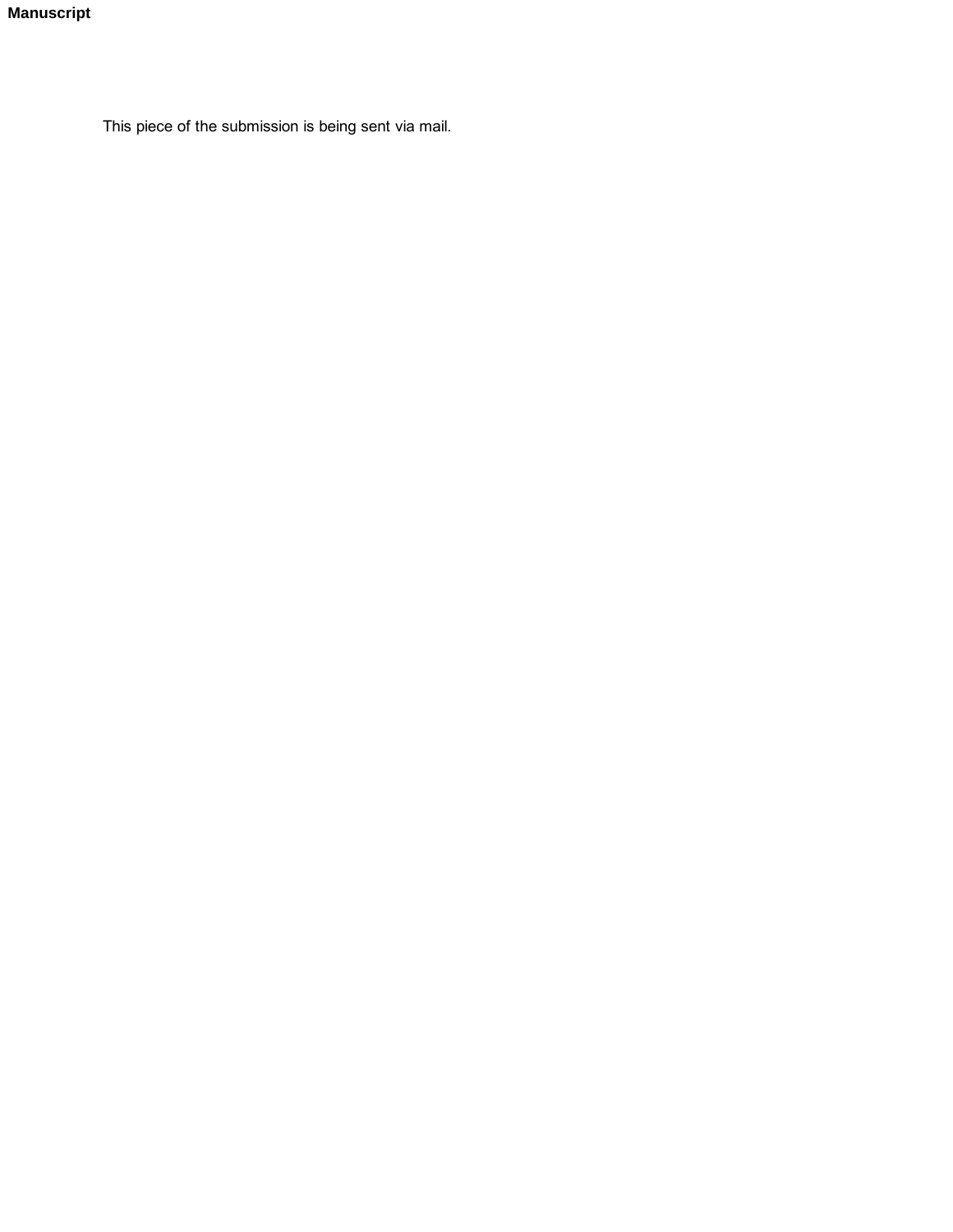## **Comment on the paper by Dalin, Pertsev and Romejko "Significance of lunar impact on noctilucent clouds"**

W. Schröder Geophysical Commission, Hechelstrasse 8, D-28777 Bremen-Roennebeck, Germany Geomoppel@t-online.de

-------------------------------------------------------------

## **Abstract**

A critical review of the paper by Dalin, Pertsev and Romejko "Significance of lunar impact on noctilucent clouds" , JASTP 2006, is presented.

Keywords: Noctilucent clouds, Moon influence, Mesosphere

 $-$ 

I note with interest the study by Dalin, Pertsev and Romejko (2006) on the influence of Moon position on the frequency of noctilucent clouds (NLC). The problem is not a new one, because for many years researchers have sought a relationship between the Moon and NLC, and more generally mesospheric constitution.

 In general the observations which have been used by Dalin et. al. are very few inhomogeneous and not valid statistically. The observers were mostly amateurs without much experience in atmospheric physics, and it is known that the Russian data often are questionable. One example is the so-called winter observations of NLC which has been pointed only by Russian data, never from other long-term series from other countries (Europe, USA, cf. e.g. Fogle, 1964, Schröder, 1970) To understand the problem in finding periodicity in NLC activity, we should note following points. The first complete and reliable data was observed between 1885-1898 by Jesse using visual and photographic techniques. These were followed in Germany by the observations of increased airglow between 1922-1967 by Cuno Hoffmeister, who also looked for NLC. Between 1898-1956 various sporadic data are also available from Germany. The most complete series is that from Rönnebeck since 1957. For USSR and Russia, before 1957 there are no complete data sets. That used by Dalin et. al. are mostly sporadic observations by very inexperienced observers. Since 1957 several groups in the USSR have taken observations, but also for a period of few years with variable quality. Therefore Dalin's data-set is not very convincing.. In America good data has been collected by Fogle since 1963 for some years, but not a long series of observations. The Western Europe data, used e.g. by Gadsden (e.g. Gadsden and